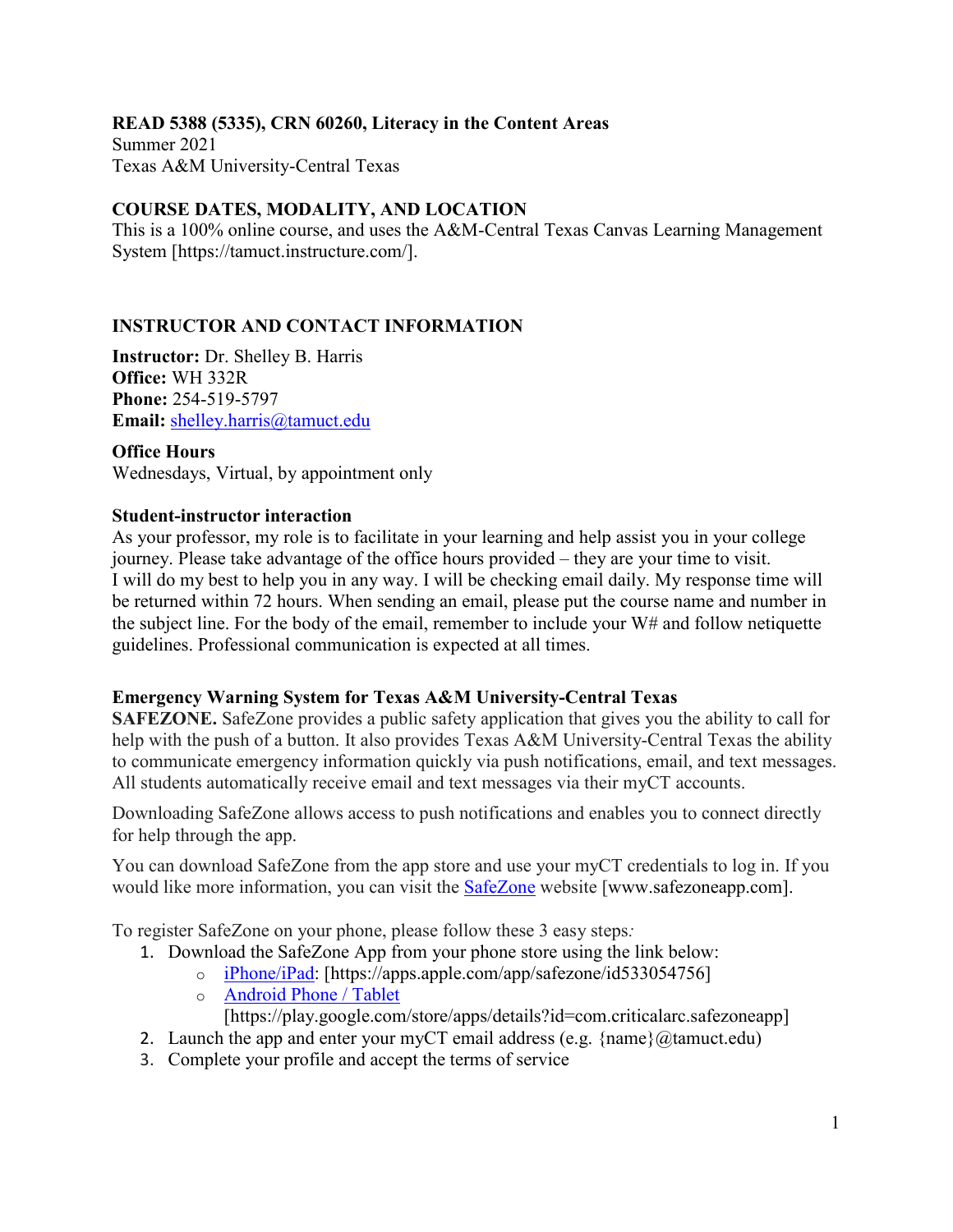### **COURSE INFORMATION**

Literacy in the Content Areas offers secondary teachers an understanding of language and the literacy process as it applies to teaching in secondary schools. The course emphasizes reading and writing in content areas, as well as instructional strategies to support students' literacy development. It focuses on ways that reading, writing, speaking, and listening are developed and used in learning discipline-specific curriculum, including adaptations for culturally diverse and exceptional learners.

## **Student Learning Outcomes**

1. Explain theories of adolescent literacy and the role of literacy in learning in content areas.

2. Examine the significance of teaching and reading and writing together and how process instruction facilitates learning.

3. Identify evidence-based strategies that middle/high school students can use to successfully comprehend, interpret, evaluate, and appreciate content-related texts.

4. Develop learning strategies (including word analysis skills, meaningful vocabulary, and concept instruction) to scaffold adolescents' literacy development in specific content areas. 5. Justify the integration of technology to support content learning.

6. Explain the specific challenges students with varying levels of literacy and linguistic proficiency face in the content areas.

7. Analyze the role metacognition plays in the learning process and the role strategy instruction plays in developing metacognitive awareness.

## **Required Reading and Textbook(s)**

- Gillis, V., Boggs, G., & Alvermann, D. (2021). Content Area Reading and Literacy: Succeeding in Today's Diverse Classrooms, 8th edition. Pearson.
- Jennings, P. (2018). The Trauma-Sensitive Classroom: Building Resilience with Compassionate Teaching. W. W. Norton & Company.

### **Additional Resources**

Websites

- http://www.adlit.org
- http://www.readwritethink.org

## **Professional Organizations**

• International Reading Association (IRA) (organization for educators/and researchers) www.reading.org

• National Reading Conference (NRC) (an international literacy research organization) www.nrconline.org

- National Council of Teachers of English (NCTE): www.ncte.org
- National Science Teachers Association (NSTA): www.nsta.org
- National Council of Teachers of Mathematics (NCTM): www.nctm.org
- National Council for the Social Studies (NCSS): www.socialstudies.org

### **Competency Goals Statements**

The students will demonstrate mastery of the content knowledge required of an entry-level educator in Texas public schools for the following TExES Competencies: PPR 3.1k – 3.16k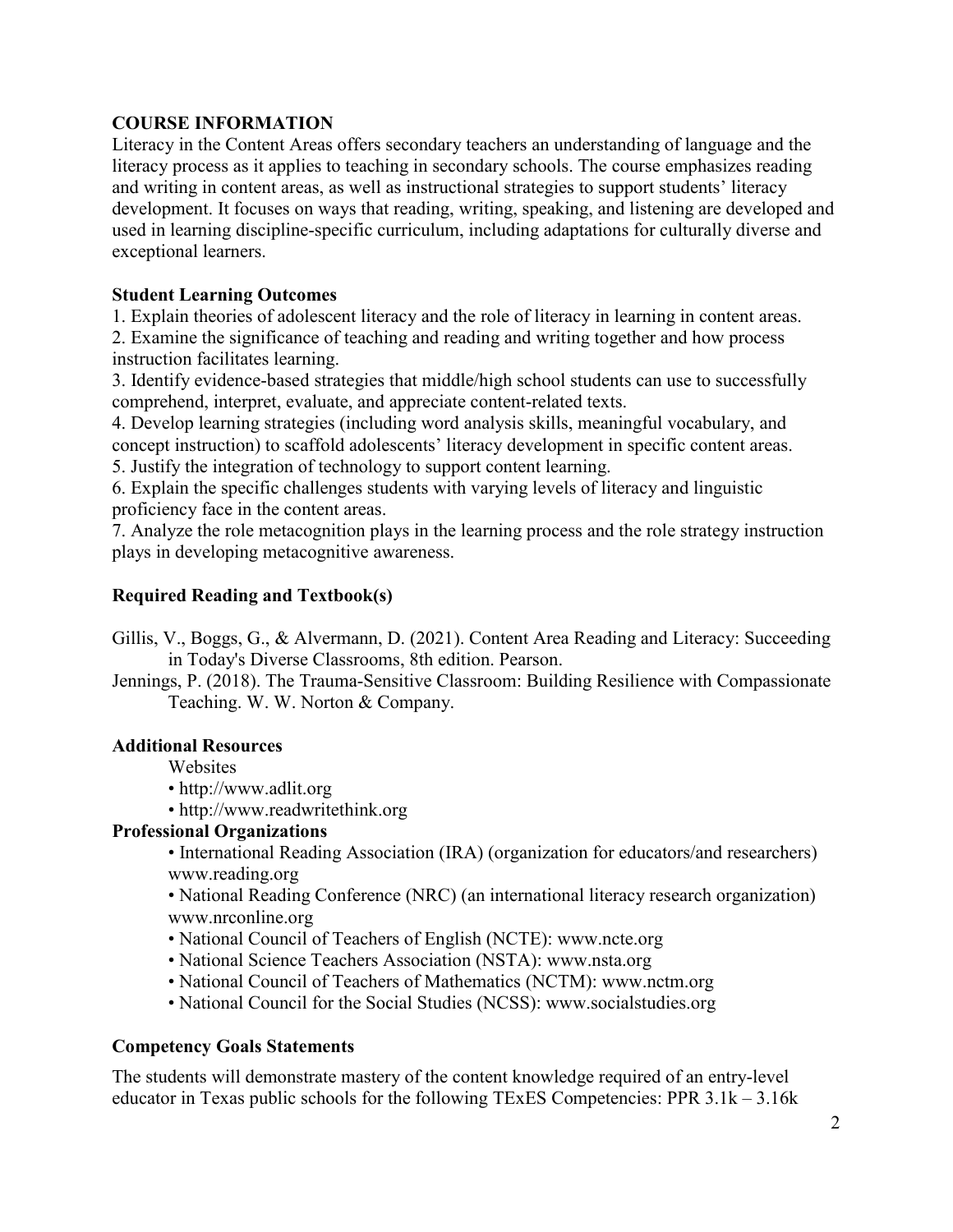#### **COURSE REQUIREMENTS**

1. Content Area Literacy Statement (5 points)

This assignment is designed to assist students in developing a philosophy of literacy in the content areas. Further directions and a rubric can be found in Canvas.

#### 2. Book Club (100 points)

Students will participate in a book club that includes assigning roles, reading the book, writing in a journal, and discussing together the main themes in each section using Flipgrid.

3. Trade Book Bibliography (50 points)

Students will develop an annotated bibliography of trade books that can be used to supplement the teaching of a content area subject.

4. Struggling Reader Portfolio (50 points)

Students will create a portfolio describing a method, technique, and/or strategy s/he might use in teaching struggling readers in a content classroom. Five (5) strategies must be created for five (5) common struggles.

5. Graphic Novel Study (100 points)

The prevalence of Young Adult (YA) graphic novels has exploded in the last decade or so. The question it, what value do they add to adolescent literacy? You will select a graphic novel to read, evaluate, and present it to the class. You may work alone or with a partner of your choosing. Further directions, a book list, and a rubric can be found in Canvas.

#### **Grading Criteria Rubric and Conversion**

Grades will be assigned at the end of the semester on the following basis:

 $A = 274 - 305$  points  $B = 204-273$  points  $C = 213-203$  points  $D = 183 - 202$  points  $F = 152$  points

#### **Posting of Grades**

All assignments are due on Sunday at 11:59 as assigned for that week. Grades will be posted on the Canvas Grade book where students can monitor their status. Turn-around time for grades to be posted are within 1 week. Larger projects may take more time. If you have any questions or concerns, please do not hesitate to email me or come by my office.

#### **Grading Policies**

All assignments must be submitted on time to receive full credit. Any late assignment submitted will have an automatic 25% deduction or not accepted per the instructor's decision. Note: Arrangements in exceptional circumstances (hospitalization, catastrophe, etc.) are the responsibility of the student. This means you must meet with the instructor to discuss the situation and provide documentation. If you are having technology difficulties, email the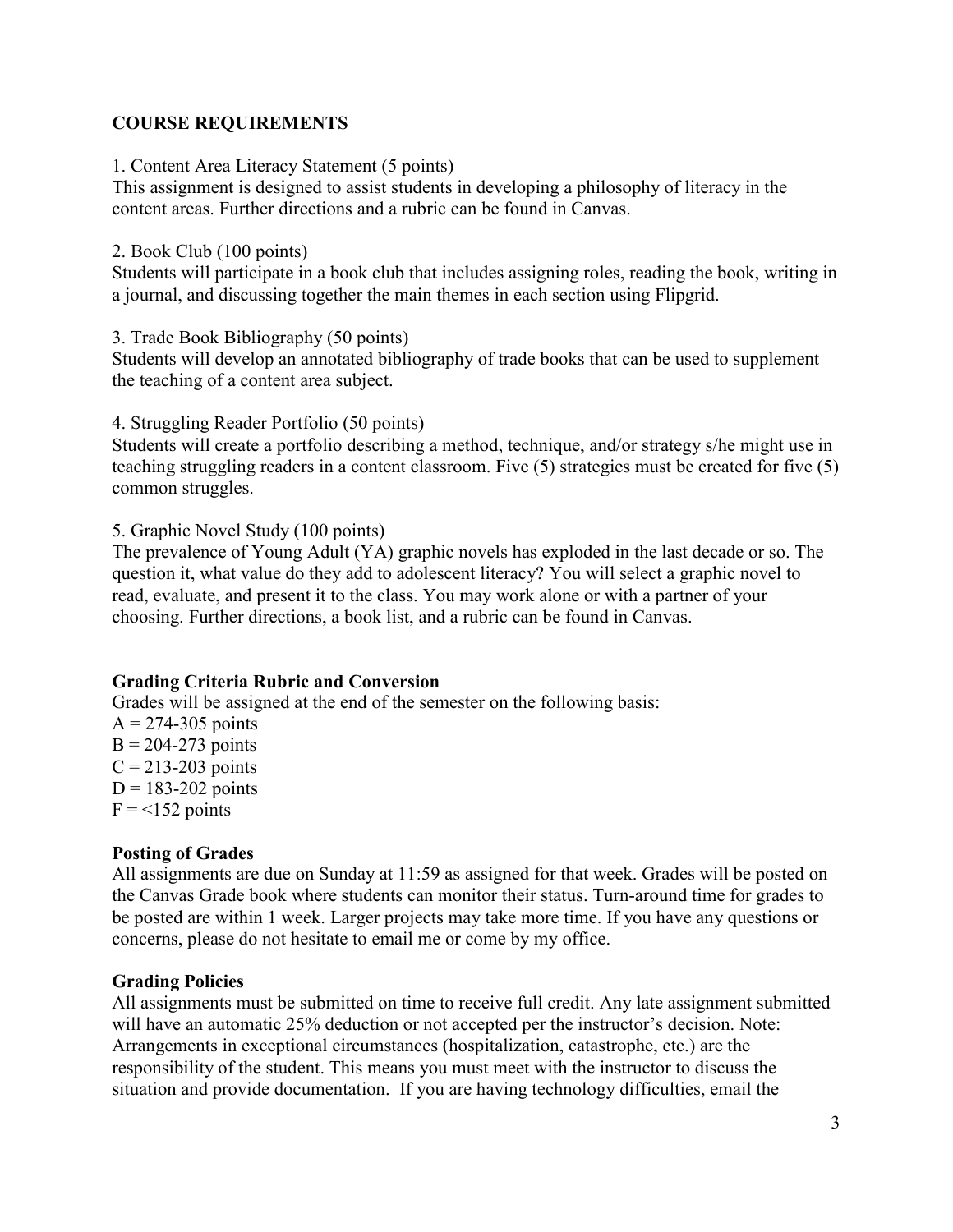assignment to yourself and print in the library. Paper copies and/or Canvas copies of assignments are necessary to receive a grade.

## **COURSE CALENDAR**

| <b>Class</b> | <b>Topics</b>                             | <b>Assignment Due Date</b><br>(Sunday 11:59pm) |
|--------------|-------------------------------------------|------------------------------------------------|
| Week 1       | Content Literacy and the Reading Process; | <b>Literacy Statement</b>                      |
|              | Planning and Assessment                   |                                                |
| Week 2       | Preparing to Read, Reading to Learn       | Book Club, Part 1; Trade                       |
|              |                                           | <b>Book Bibliography</b>                       |
| Week 3       | Vocabulary; Reflecting on Reading and     | Book Club, Part 2                              |
|              | Learning                                  |                                                |
| Week 4       | Teaching Writing, Assessment              | Book Club, Part 3; Struggling                  |
|              |                                           | Reader Portfolio                               |
| Week 5       | Writing to Learn, Writing to Inquire      | <b>Graphic Novel Study</b>                     |

#### **Important University Dates**

*https://www.tamuct.edu/registrar/academic-calendar.html*

## **TECHNOLOGY REQUIREMENTS AND SUPPORT**

### **Technology Requirements**

This course will use the A&M-Central Texas Instructure Canvas learning management system. **We strongly recommend the latest versions of Chrome or Firefox browsers. Canvas no longer supports any version of Internet Explorer.**

Logon to A&M-Central Texas Canvas [https://tamuct.instructure.com/] or access Canvas through the TAMUCT Online link in myCT [https://tamuct.onecampus.com/]. You will log in through our Microsoft portal.

Username: Your MyCT email address. Password: Your MyCT password

### **Canvas Support**

Use the Canvas Help link, located at the bottom of the left-hand menu, for issues with Canvas. You can select "Chat with Canvas Support," submit a support request through "Report a Problem," or call the Canvas support line: 1-844-757-0953.

For issues related to course content and requirements, contact your instructor.

### **Online Proctored Testing**

A&M-Central Texas uses Proctorio for online identity verification and proctored testing. This service is provided at no direct cost to students. If the course requires identity verification or proctored testing, the technology requirements are: Any computer meeting the minimum computing requirements, plus web camera, speaker, and microphone (or headset). Proctorio also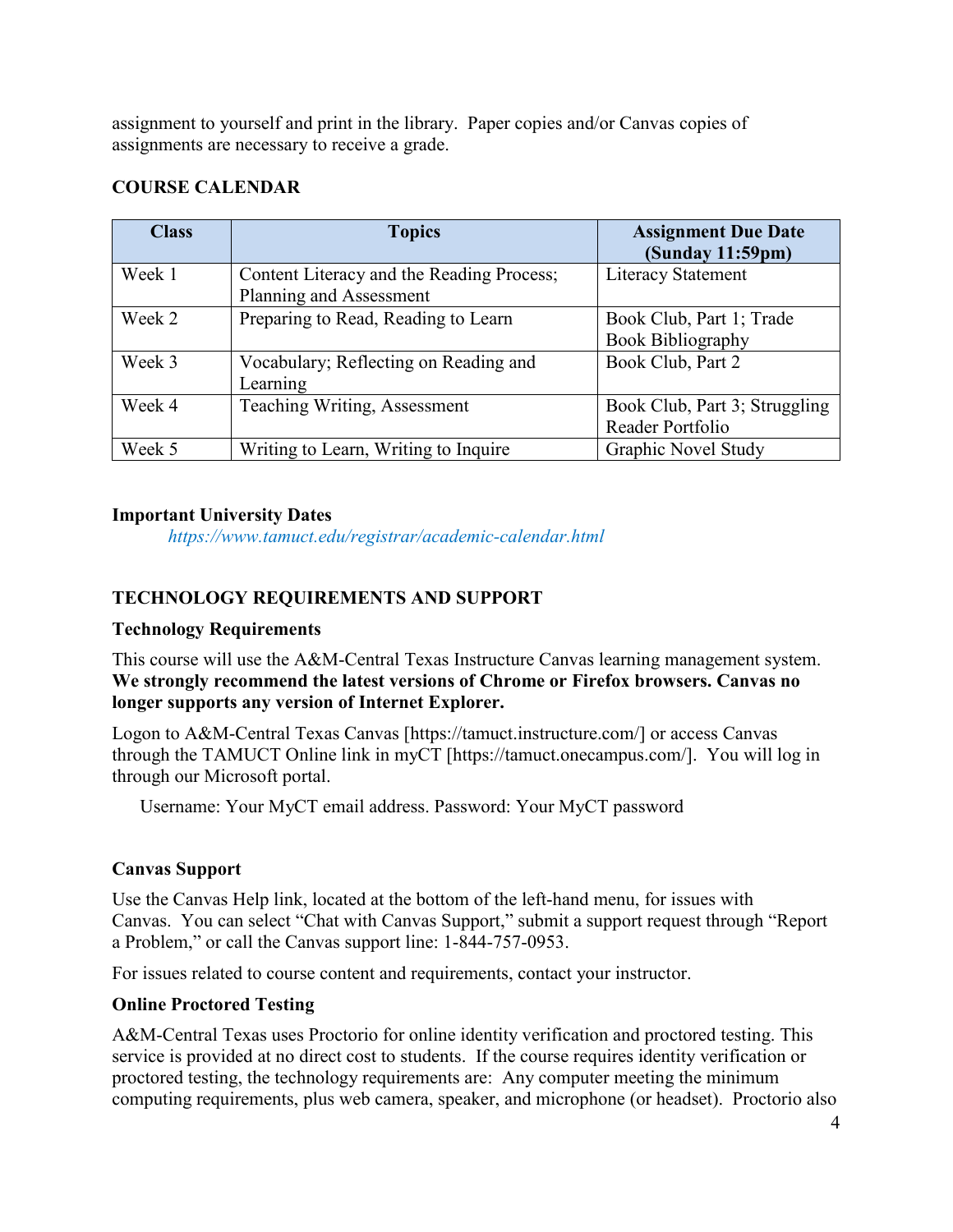requires the Chrome web browser with their custom plug in.

# **Other Technology Support**

For log-in problems, students should contact Help Desk Central, 24 hours a day, 7 days a week

Email: [helpdesk@tamu.edu](mailto:helpdesk@tamu.edu) Phone: (254) 519-5466 [Web Chat:](http://hdc.tamu.edu/) [http://hdc.tamu.edu] *Please let the support technician know you are an A&M-Central Texas student.*

# **UNIVERSITY RESOURCES, PROCEDURES, AND GUIDELINES**

## **Drop Policy**

If you discover that you need to drop this class, you must complete the [Drop Request](https://dynamicforms.ngwebsolutions.com/casAuthentication.ashx?InstID=eaed95b9-f2be-45f3-a37d-46928168bc10&targetUrl=https%3A%2F%2Fdynamicforms.ngwebsolutions.com%2FSubmit%2FForm%2FStart%2F53b8369e-0502-4f36-be43-f02a4202f612) Dynamic Form through Warrior Web.

[https://dynamicforms.ngwebsolutions.com/casAuthentication.ashx?InstID=eaed95b9-f2be-45f3 a37d-

46928168bc10&targetUrl=https%3A%2F%2Fdynamicforms.ngwebsolutions.com%2FSubmit% 2FForm%2FStart%2F53b8369e-0502-4f36-be43-f02a4202f612].

Faculty cannot drop students; this is always the responsibility of the student. The Registrar's Office will provide a deadline on the Academic Calendar for which the form must be completed. Once you submit the completed form to the Registrar's Office, you must go into Warrior Web and confirm that you are no longer enrolled. If you still show as enrolled, FOLLOW-UP with the Registrar's Office immediately. You are to attend class until the procedure is complete to avoid penalty for absence. Should you miss the drop deadline or fail to follow the procedure, you will receive an F in the course, which may affect your financial aid and/or VA educational benefits.

## **Academic Integrity**

Texas A&M University-Central Texas values the integrity of the academic enterprise and strives for the highest standards of academic conduct. A&M-Central Texas expects its students, faculty, and staff to support the adherence to high standards of personal and scholarly conduct to preserve the honor and integrity of the creative community. Any deviation by students from this expectation may result in a failing grade for the assignment and potentially a failing grade for the course. All academic misconduct concerns will be referred to the Office of Student Conduct. When in doubt on collaboration, citation, or any issue, please contact your instructor before taking a course of action.

For more [information](https://nam04.safelinks.protection.outlook.com/?url=https%3A%2F%2Fwww.tamuct.edu%2Fstudent-affairs%2Fstudent-conduct.html&data=04%7C01%7Clisa.bunkowski%40tamuct.edu%7Ccfb6e486f24745f53e1a08d910055cb2%7C9eed4e3000f744849ff193ad8005acec%7C0%7C0%7C637558437485252160%7CUnknown%7CTWFpbGZsb3d8eyJWIjoiMC4wLjAwMDAiLCJQIjoiV2luMzIiLCJBTiI6Ik1haWwiLCJXVCI6Mn0%3D%7C1000&sdata=yjftDEVHvLX%2FhM%2FcFU0B99krV1RgEWR%2BJ%2BhvtoR6TYk%3D&reserved=0) regarding the Student Conduct process, [https://www.tamuct.edu/studentaffairs/student-conduct.html].

If you know of potential honor violations by other students, you may [submit](https://nam04.safelinks.protection.outlook.com/?url=https%3A%2F%2Fcm.maxient.com%2Freportingform.php%3FTAMUCentralTexas%26layout_id%3D0&data=04%7C01%7Clisa.bunkowski%40tamuct.edu%7Ccfb6e486f24745f53e1a08d910055cb2%7C9eed4e3000f744849ff193ad8005acec%7C0%7C0%7C637558437485262157%7CUnknown%7CTWFpbGZsb3d8eyJWIjoiMC4wLjAwMDAiLCJQIjoiV2luMzIiLCJBTiI6Ik1haWwiLCJXVCI6Mn0%3D%7C1000&sdata=CXGkOa6uPDPX1IMZ87z3aZDq2n91xfHKu4MMS43Ejjk%3D&reserved=0) a report, [https://cm.maxient.com/reportingform.php?TAMUCentralTexas&layout\_id=0].

## **Academic Accommodations**

At Texas A&M University-Central Texas, we value an inclusive learning environment where every student has an equal chance to succeed and has the right to a barrier-free education. The Warrior Center for Student Success, Equity and Inclusion is responsible for ensuring that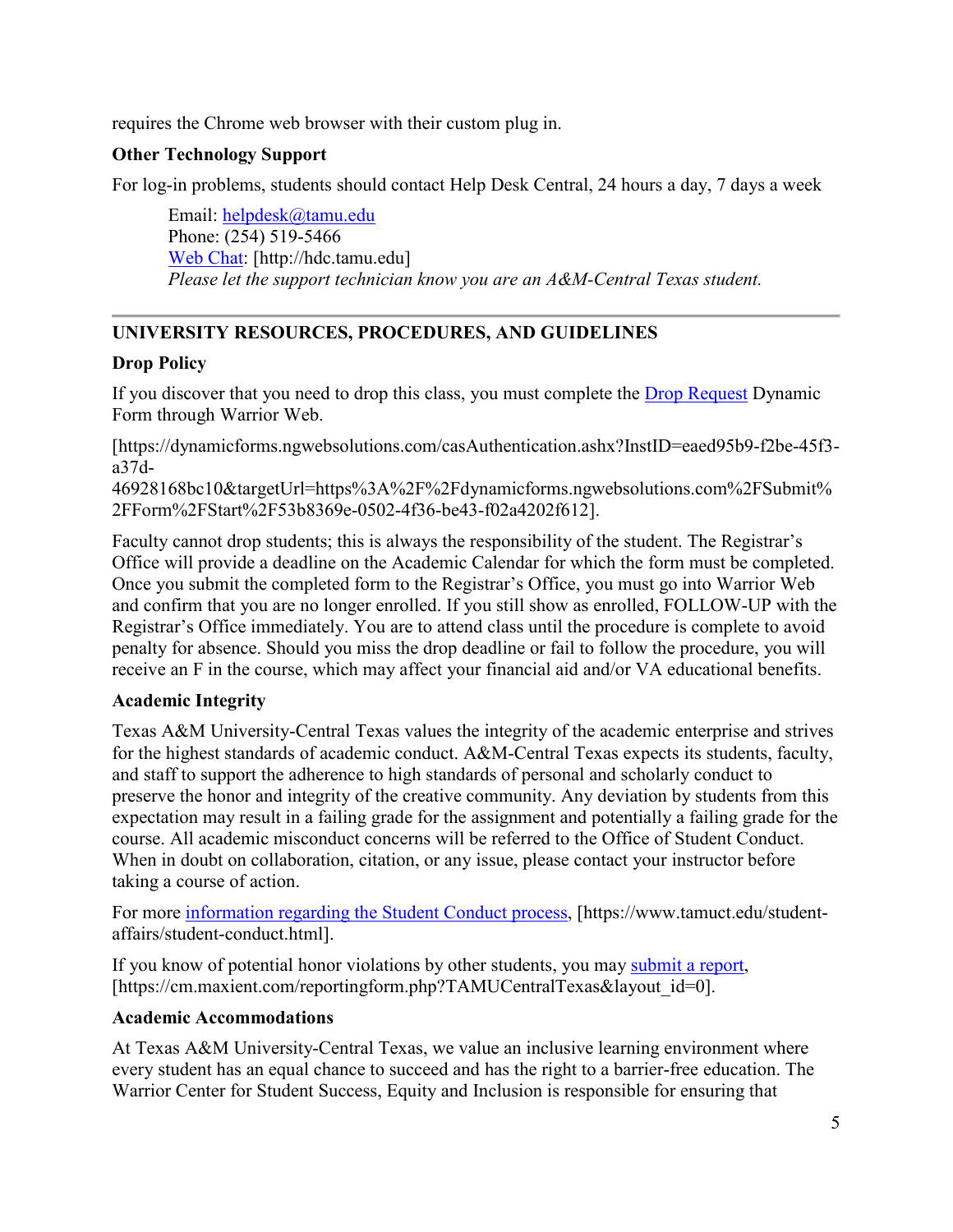students with a disability receive equal access to the university's programs, services and activities. If you believe you have a disability requiring reasonable accommodations, please contact the Office of Access and Inclusion, WH-212; or call (254) 501-5836. Any information you provide is private and confidential and will be treated as such.

For more information, please visit our [Access & Inclusion](https://tamuct.instructure.com/courses/717) Canvas page (log-in required) [https://tamuct.instructure.com/courses/717]

## **Important information for Pregnant and/or Parenting Students**

Texas A&M University-Central Texas supports students who are pregnant and/or parenting. In accordance with requirements of Title IX and related guidance from US Department of Education's Office of Civil Rights, the Dean of Student Affairs' Office can assist students who are pregnant and/or parenting in seeking accommodations related to pregnancy and/or parenting. Students should seek out assistance as early in the pregnancy as possible. For more information, please visit [Student Affairs](https://www.tamuct.edu/student-affairs/pregnant-and-parenting-students.html) [https://www.tamuct.edu/student-affairs/pregnant-and-parentingstudents.html]. Students may also contact the institution's Title IX Coordinator. If you would like to read more about these [requirements and guidelines](http://www2.ed.gov/about/offices/list/ocr/docs/pregnancy.pdf) online, please visit the website [http://www2.ed.gov/about/offices/list/ocr/docs/pregnancy.pdf].

Title IX of the Education Amendments Act of 1972 prohibits discrimination on the basis of sex and gender–including pregnancy, parenting, and all related conditions. A&M-Central Texas is able to provide flexible and individualized reasonable accommodation to pregnant and parenting students. All pregnant and parenting students should contact the Associate Dean in the Division of Student Affairs at (254) 501-5909 to seek out assistance. Students may also contact the University's Title IX Coordinator.

## **Tutoring**

Tutoring is available to all A&M-Central Texas students, both virtually and in-person. Student success coaching is available online upon request.

If you have a question, are interested in becoming a tutor, or in need of success coaching contact the Warrior Center for Student Success, Equity and Inclusion at (254) 501-5836, visit the Warrior Center at 212 Warrior Hall, or by emailing [WarriorCenter@tamuct.edu.](mailto:WarriorCenter@tamuct.edu)

To schedule tutoring sessions and view tutor availability, please visit Tutor [Matching](https://tutormatchingservice.com/TAMUCT) [Services](https://tutormatchingservice.com/TAMUCT) [https://tutormatchingservice.com/TAMUCT] or visit the Tutoring Center in 111 Warrior Hall.

Chat live with a remote tutor 24/7 for almost any subject from on your computer! Tutor.com is an online tutoring platform that enables A&M-Central Texas students to log in and receive online tutoring support at no additional cost. This tool provides tutoring in over 40 subject areas except writing support. Access Tutor.com through Canvas.

## **University Writing Center**

University Writing Center: Located in Warrior Hall 416, the University Writing Center (UWC) at Texas A&M University–Central Texas (A&M–Central Texas) is a free service open to all A&M–Central Texas students. For the Spring 2022 semester, the hours of operation are from 10:00 a.m.-5:00 p.m. Monday thru Thursday in Warrior Hall 416 (with online tutoring available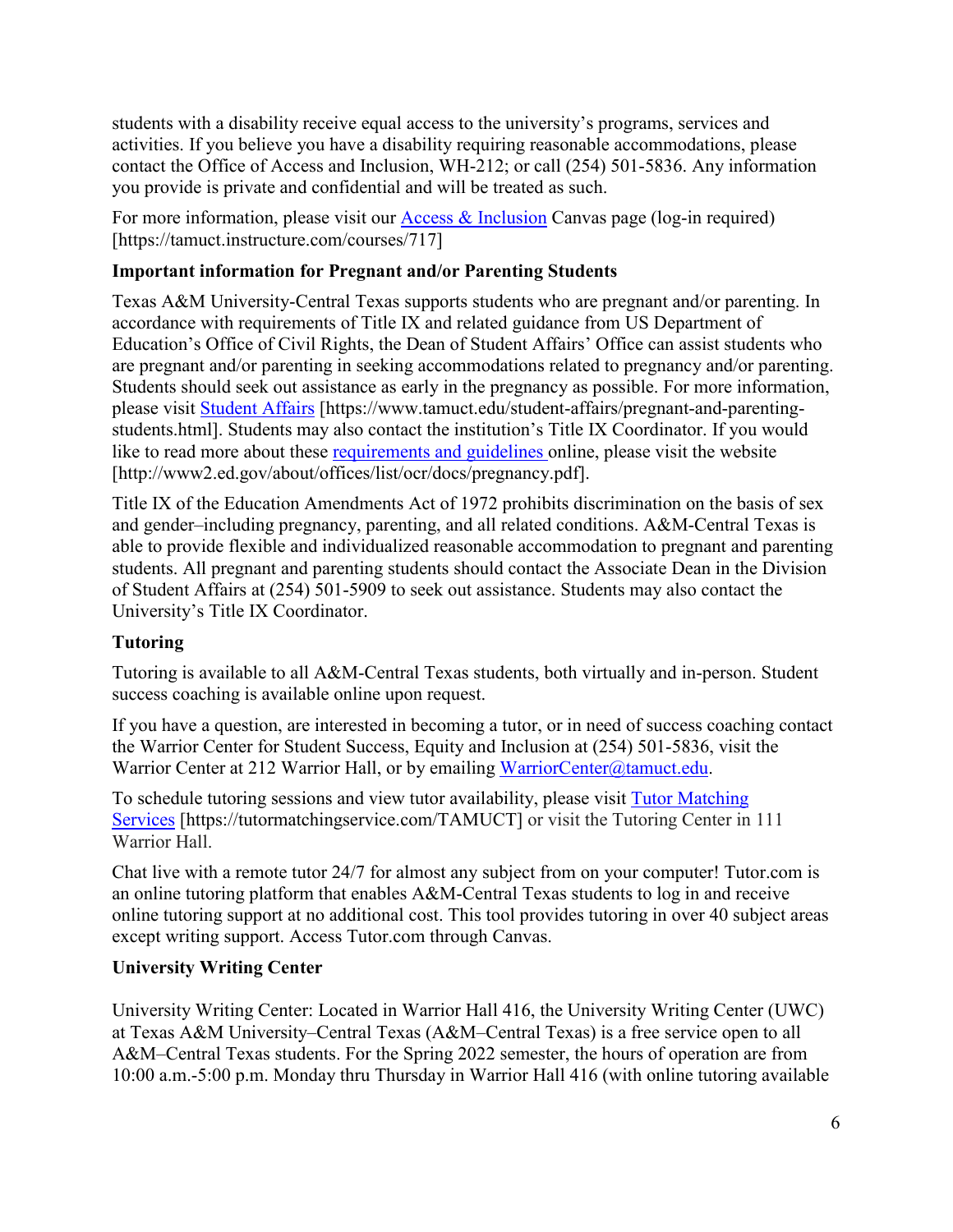every hour as well) with satellite hours available online only Monday thru Thursday from 6:00- 9:00 p.m. and Saturday 12:00-3:00 p.m.

Tutors are prepared to help writers of all levels and abilities at any stage of the writing process. While tutors will not write, edit, or grade papers, they will assist students in developing more effective composing practices. By providing a practice audience for students' ideas and writing, our tutors highlight the ways in which they read and interpret students' texts, offering guidance and support throughout the various stages of the writing process. In addition, students may work independently in the UWC by checking out a laptop that runs the Microsoft Office suite and connects to WIFI, or by consulting our resources on writing, including all of the relevant style guides. Whether you need help brainstorming ideas, organizing an essay, proofreading, understanding proper citation practices, or just want a quiet place to work, the UWC is here to help!

Students may arrange a one-to-one session with a trained and experienced writing tutor by making an appointment via [WCOnline](https://tamuct.mywconline.com/) [https://tamuct.mywconline.com/]. In addition, you can email Dr. Bruce Bowles Jr. at bruce.bowles  $@$ tamuct.edu if you have any questions about the UWC, need any assistance with scheduling, or would like to schedule a recurring appointment with your favorite tutor by making an appointment via [WCOnline](https://tamuct.mywconline.com/)

[https://tamuct.mywconline.com/]. In addition, you can email Dr. Bruce Bowles Jr. at bruce.bowles@tamuct.edu if you have any questions about the UWC, need any assistance with scheduling, or would like to schedule a recurring appointment with your favorite tutor.

## **University Library**

The University Library provides many services in support of research across campus and at a distance. We offer over 200 electronic databases containing approximately 400,000 eBooks and 82,000 journals, in addition to the 96,000 items in our print collection, which can be mailed to students who live more than 50 miles from campus. Research guides for each subject taught at A&M-Central Texas are available through our website to help students navigate these resources. On campus, the library offers technology including cameras, laptops, microphones, webcams, and digital sound recorders.

Research assistance from a librarian is also available 24 hours a day through our online chat service, and at the reference desk when the library is open. Research sessions can be scheduled for more comprehensive assistance, and may take place virtually through WebEx, Microsoft Teams or in-person at the library. Schedule an [appointment](https://nam04.safelinks.protection.outlook.com/?url=https%3A%2F%2Ftamuct.libcal.com%2Fappointments%2F%3Fg%3D6956&data=04%7C01%7Clisa.bunkowski%40tamuct.edu%7Cde2c07d9f5804f09518008d9ab7ba6ff%7C9eed4e3000f744849ff193ad8005acec%7C0%7C0%7C637729369835011558%7CUnknown%7CTWFpbGZsb3d8eyJWIjoiMC4wLjAwMDAiLCJQIjoiV2luMzIiLCJBTiI6Ik1haWwiLCJXVCI6Mn0%3D%7C3000&sdata=KhtjgRSAw9aq%2FoBsB6wyu8b7PSuGN5EGPypzr3Ty2No%3D&reserved=0) [here](https://nam04.safelinks.protection.outlook.com/?url=https%3A%2F%2Ftamuct.libcal.com%2Fappointments%2F%3Fg%3D6956&data=04%7C01%7Clisa.bunkowski%40tamuct.edu%7Cde2c07d9f5804f09518008d9ab7ba6ff%7C9eed4e3000f744849ff193ad8005acec%7C0%7C0%7C637729369835011558%7CUnknown%7CTWFpbGZsb3d8eyJWIjoiMC4wLjAwMDAiLCJQIjoiV2luMzIiLCJBTiI6Ik1haWwiLCJXVCI6Mn0%3D%7C3000&sdata=KhtjgRSAw9aq%2FoBsB6wyu8b7PSuGN5EGPypzr3Ty2No%3D&reserved=0) [https://tamuct.libcal.com/appointments/?g=6956]. Assistance may cover many topics, including how to find articles in peer-reviewed journals, how to cite resources, and how to piece together research for written assignments.

Our 27,000-square-foot facility on the A&M-Central Texas main campus includes student lounges, private study rooms, group work spaces, computer labs, family areas suitable for all ages, and many other features. Services such as interlibrary loan, TexShare, binding, and laminating are available. The library frequently offers workshops, tours, readings, and other events. For more information, please visit our Library [website](https://nam04.safelinks.protection.outlook.com/?url=https%3A%2F%2Ftamuct.libguides.com%2Findex&data=04%7C01%7Clisa.bunkowski%40tamuct.edu%7C7d8489e8839a4915335f08d916f067f2%7C9eed4e3000f744849ff193ad8005acec%7C0%7C0%7C637566044056484222%7CUnknown%7CTWFpbGZsb3d8eyJWIjoiMC4wLjAwMDAiLCJQIjoiV2luMzIiLCJBTiI6Ik1haWwiLCJXVCI6Mn0%3D%7C1000&sdata=2R755V6rcIyedGrd4Os5rkgn1PvhHKU3kUV1vBKiHFo%3D&reserved=0) [http://tamuct.libguides.com/index].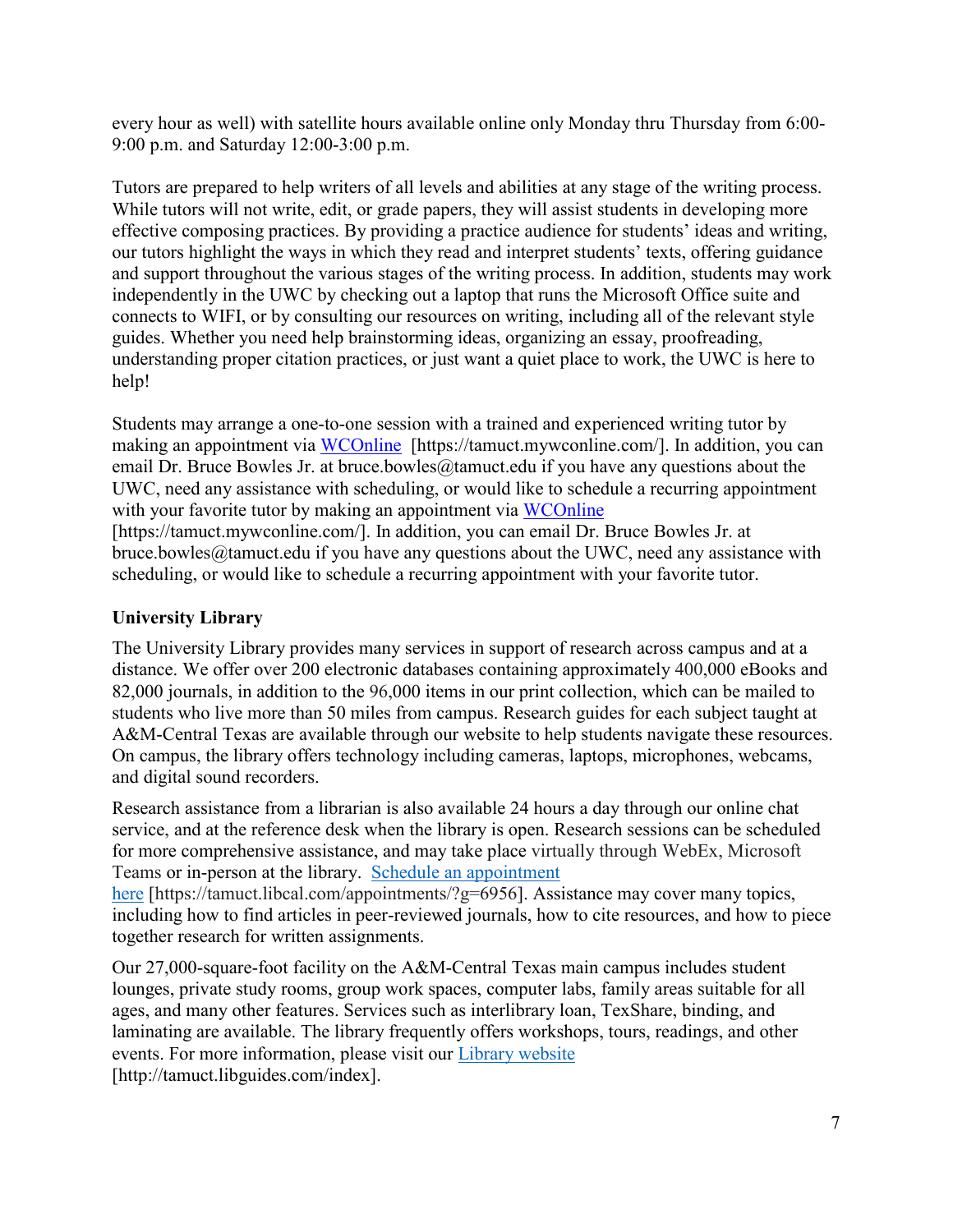## **OPTIONAL POLICY STATEMENTS**

#### **A Note about Sexual Violence at A&M-Central Texas**

Sexual violence is a serious safety, social justice, and public health issue. The university offers support for anyone struggling with these issues. University faculty are mandated reporters, so if someone discloses that they were sexually assaulted (or a victim of Domestic/Dating Violence or Stalking) while a student at TAMUCT, faculty members are required to inform the Title IX Office. If you want to discuss any of these issues confidentially, you can do so through Student Wellness and Counseling (254-501-5955) located on the second floor of Warrior Hall (207L).

Sexual violence can occur on our campus because predators often feel emboldened, and victims often feel silenced or shamed. It is incumbent on ALL of us to find ways to actively create environments that tell predators we don't agree with their behaviors and tell survivors we will support them. Your actions matter. Don't be a bystander; be an agent of change. For additional information on campus policy and resources visit the [Title IX webpage](https://www.tamuct.edu/compliance/titleix.html) [\[https://www.tamuct.edu/compliance/titleix.html\]](https://www.tamuct.edu/compliance/titleix.html).

#### **Behavioral Intervention**

Texas A&M University-Central Texas cares about the safety, health, and well-being of its students, faculty, staff, and community. If you are aware of individuals for whom you have a concern, please make a referral to the Behavioral Intervention Team. Referring your concern shows you care. You can complete the [referral](https://cm.maxient.com/reportingform.php?TAMUCentralTexas&layout_id=2) online

[https://cm.maxient.com/reportingform.php?TAMUCentralTexas&layout\_id=2].

Anonymous referrals are accepted. Please see the [Behavioral Intervention Team](https://www.tamuct.edu/bit) website for more information [https://www.tamuct.edu/bit]. If a person's behavior poses an imminent threat to you or another, contact 911 or A&M-Central Texas University Police at 254-501-5805.

### **OTHER POLICIES**

#### **Communication**

It is the expectation that all students use and check their TAMUCT email account and Canvas Announcements daily for class updates and university notices. Communication is vital in all classes and therefore, an expectation to be successful. Please utilize both your student email and Canvas email for interactions with your Professor.